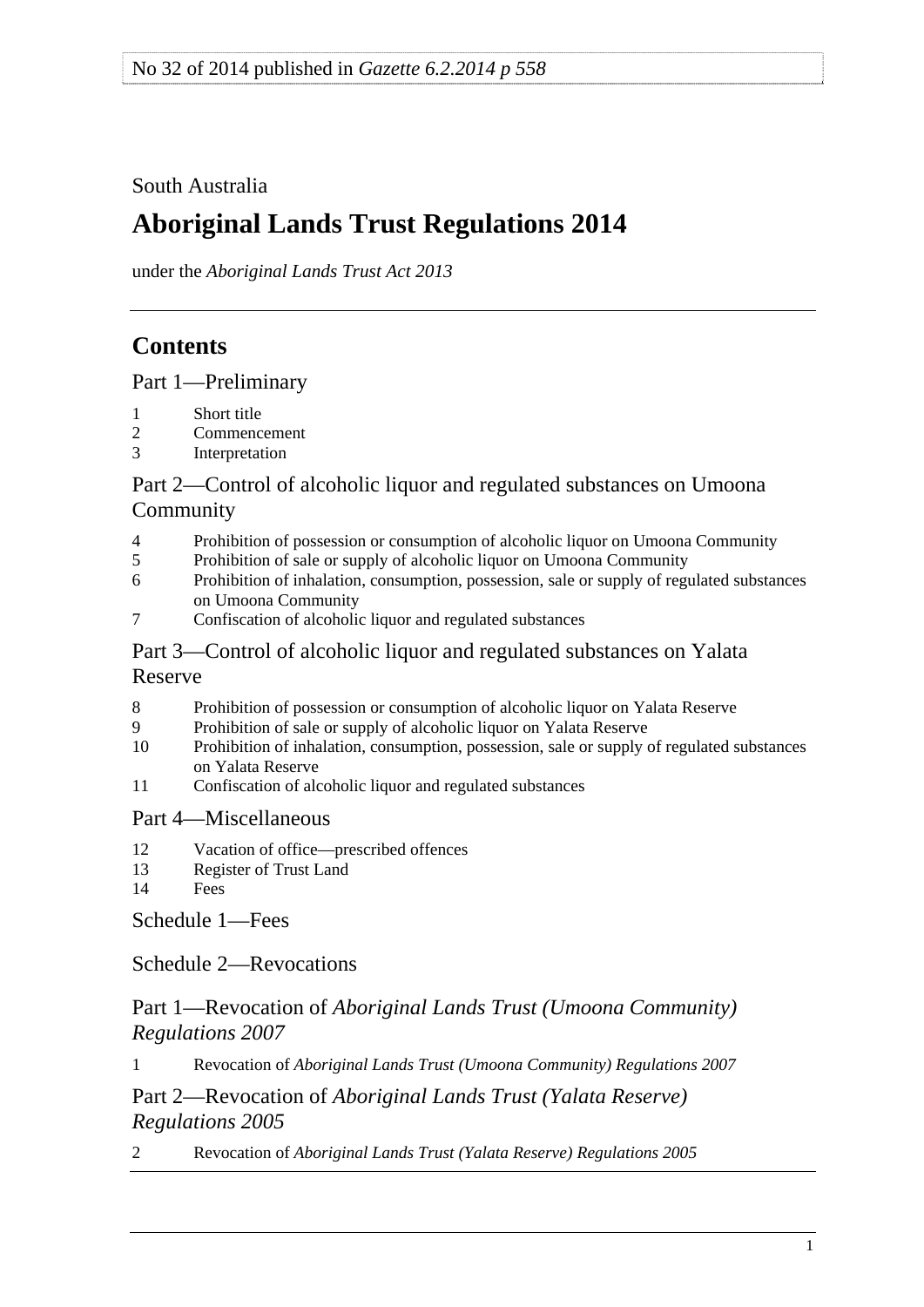# <span id="page-1-0"></span>**Part 1—Preliminary**

#### **1—Short title**

These regulations may be cited as the *Aboriginal Lands Trust Regulations 2014*.

#### **2—Commencement**

These regulations will come into operation on the day on which the *[Aboriginal Lands](http://www.legislation.sa.gov.au/index.aspx?action=legref&type=act&legtitle=Aboriginal%20Lands%20Trust%20Act%202013)  [Trust Act 2013](http://www.legislation.sa.gov.au/index.aspx?action=legref&type=act&legtitle=Aboriginal%20Lands%20Trust%20Act%202013)* comes into operation.

#### **3—Interpretation**

In these regulations, unless the contrary intention appears—

*Act* means the *[Aboriginal Lands Trust Act 2013](http://www.legislation.sa.gov.au/index.aspx?action=legref&type=act&legtitle=Aboriginal%20Lands%20Trust%20Act%202013)*;

*alcoholic liquor* means any beverage that at 20° Celsius contains more than 1.15% alcohol by volume and includes any substance that consists of, contains, or may be converted to, such a beverage;

*medical practitioner* means a person registered under the *Health Practitioner Regulation National Law* to practise in the medical profession;

*pharmacist* means a person registered as a pharmacist under the law of this State;

*police officer* includes a special constable appointed under the *[Police Act 1998](http://www.legislation.sa.gov.au/index.aspx?action=legref&type=act&legtitle=Police%20Act%201998)* (other than a special constable whose powers under these regulations are limited by the Commissioner of Police in accordance with that Act);

*regulated substance* means petrol;

*Umoona Community* means the whole of the land contained in Certificate of Title Register Book Volume 5581 Folio 257 and Certificate of Title Register Book Volume 5370 Folio 179;

*Yalata Reserve* means the whole of the land contained in Certificate of Title Register Book Volume 5834 Folio 851.

# **Part 2—Control of alcoholic liquor and regulated substances on Umoona Community**

#### **4—Prohibition of possession or consumption of alcoholic liquor on Umoona Community**

 (1) A person must not, while he or she is on any part of Umoona Community, possess or consume alcoholic liquor.

Maximum penalty: \$1 250.

Expiation fee: \$160.

- (2) [Subregulation \(1\)](#page-1-0) does not apply to—
	- (a) the possession of alcoholic liquor by a person for the purposes of, or the consumption of alcoholic liquor by a person in the course of, a sacramental or other similar observance that takes place in the course of, or constitutes part of, a religious service; or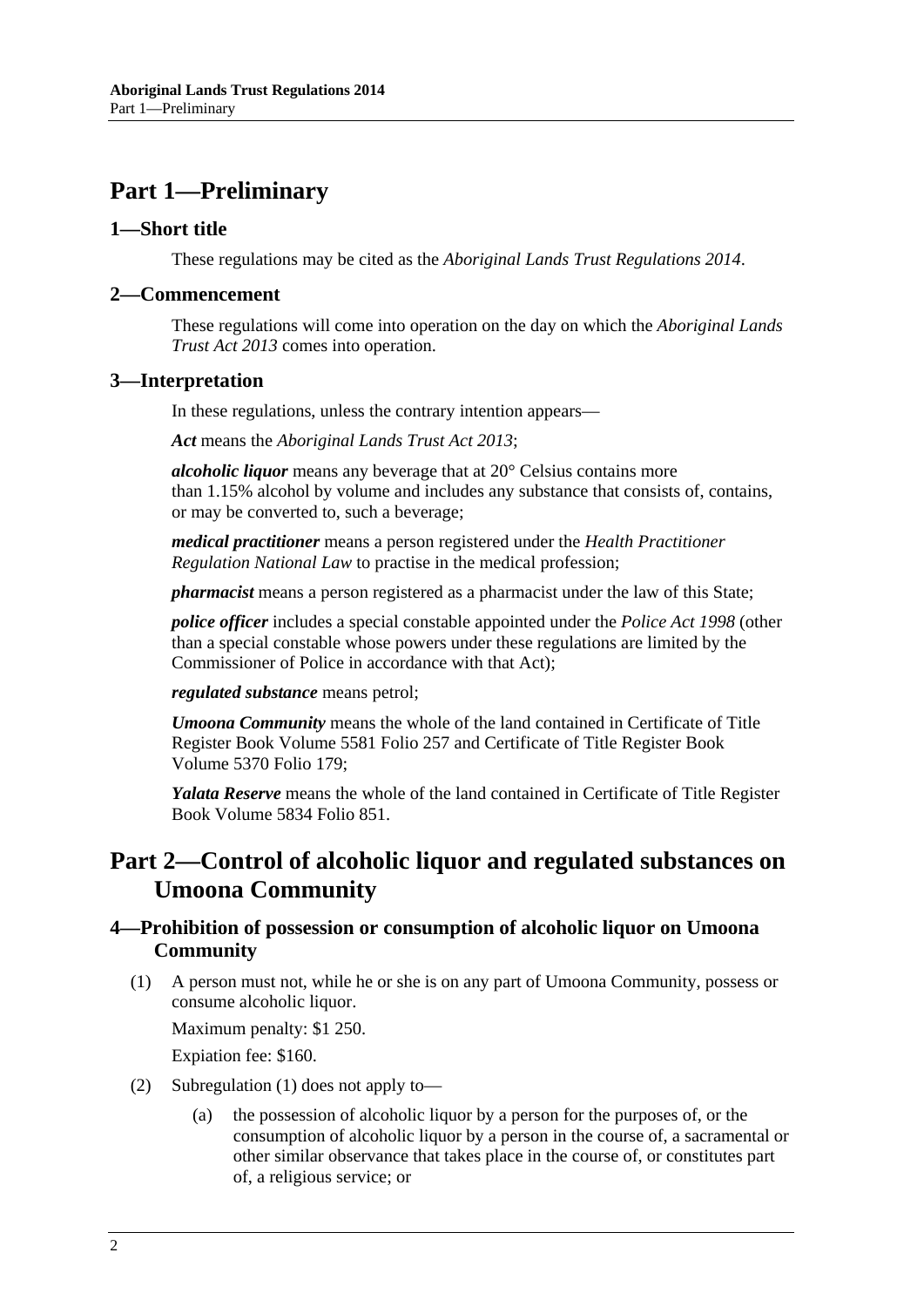- <span id="page-2-0"></span> (b) the possession of alcoholic liquor by a medical practitioner or pharmacist for the purpose of sale or supply as a medicine or for specific medical reasons; or
- (c) the possession or consumption by a person, as a medicine or for specific medical reasons, of alcoholic liquor that has been lawfully prescribed or administered by or pursuant to a direction of a medical practitioner or pharmacist.

#### **5—Prohibition of sale or supply of alcoholic liquor on Umoona Community**

 (1) A person must not, while he or she is on any part of Umoona Community, sell or supply alcoholic liquor to another person.

**Note—** 

The maximum penalty for an offence against this regulation is \$2 000 or imprisonment for 6 months—see section 49(3) of the Act.

- (2) [Subregulation \(1\)](#page-2-0) does not apply to—
	- (a) the supply of alcoholic liquor by a person in the course of a sacramental or other similar observance that takes place in the course of, or constitutes part of, a religious service; or
	- (b) the sale or supply of alcoholic liquor as a medicine or for specific medical reasons by a medical practitioner or pharmacist.

#### **6—Prohibition of inhalation, consumption, possession, sale or supply of regulated substances on Umoona Community**

- (1) A person must not, while he or she is on any part of Umoona Community—
	- (a) inhale or consume a regulated substance; or
	- (b) possess a regulated substance for the purpose of inhalation or consumption.

Maximum penalty: \$1 250.

Expiation fee: \$160.

- (2) A person must not, while he or she is on any part of Umoona Community, sell or supply a regulated substance to another person knowing or there being reasonable grounds for suspecting that the other person intends to—
	- (a) use the regulated substance for the purpose of inhalation or consumption; or
	- (b) sell or supply the regulated substance for the purpose of inhalation or consumption.

**Note—** 

The maximum penalty for an offence against this subregulation is \$2 000 or imprisonment for 6 months—see section 49(3) of the Act.

#### **7—Confiscation of alcoholic liquor and regulated substances**

Where a police officer reasonably suspects that a contravention of [regulation 4\(1\),](#page-1-0) [5\(1\)](#page-2-0) or [6](#page-2-0) has occurred, he or she may confiscate any alcoholic liquor or regulated substance to which the suspected contravention relates.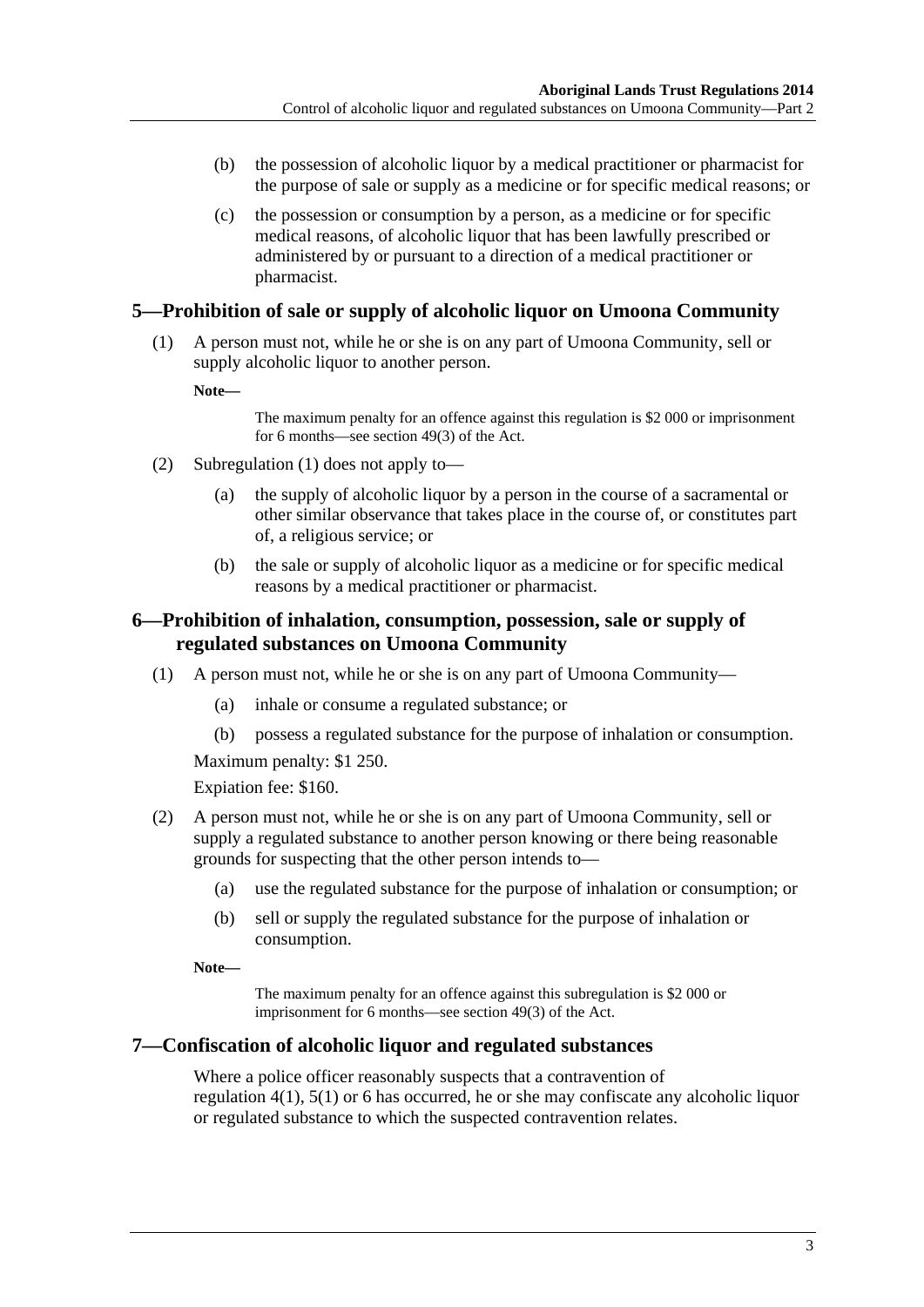# <span id="page-3-0"></span>**Part 3—Control of alcoholic liquor and regulated substances on Yalata Reserve**

#### **8—Prohibition of possession or consumption of alcoholic liquor on Yalata Reserve**

 (1) A person must not, while he or she is on any part of Yalata Reserve, possess or consume alcoholic liquor.

Maximum penalty: \$1 250.

Expiation fee: \$160.

- (2) [Subregulation \(1\)](#page-3-0) does not apply to—
	- (a) the possession of alcoholic liquor by a person for the purposes of, or the consumption of alcoholic liquor by a person in the course of, a sacramental or other similar observance that takes place in the course of, or constitutes part of, a religious service; or
	- (b) the possession of alcoholic liquor by a medical practitioner or pharmacist for the purpose of sale or supply as a medicine or for specific medical reasons; or
	- (c) the possession or consumption by a person, as a medicine or for specific medical reasons, of alcoholic liquor that has been lawfully prescribed or administered by or pursuant to a direction of a medical practitioner or pharmacist.

#### **9—Prohibition of sale or supply of alcoholic liquor on Yalata Reserve**

 (1) A person must not, while he or she is on any part of Yalata Reserve, sell or supply alcoholic liquor to another person.

**Note—** 

The maximum penalty for an offence against this regulation is \$2 000 or imprisonment for 6 months—see section 49(3) of the Act.

- (2) [Subregulation \(1\)](#page-3-0) does not apply to—
	- (a) the supply of alcoholic liquor by a person in the course of a sacramental or other similar observance that takes place in the course of, or constitutes part of, a religious service; or
	- (b) the sale or supply of alcoholic liquor as a medicine or for specific medical reasons by a medical practitioner or pharmacist.

#### **10—Prohibition of inhalation, consumption, possession, sale or supply of regulated substances on Yalata Reserve**

- (1) A person must not, while he or she is on any part of Yalata Reserve—
	- (a) inhale or consume a regulated substance; or
	- (b) possess a regulated substance for the purpose of inhalation or consumption.

Maximum penalty: \$1 250.

Expiation fee: \$160.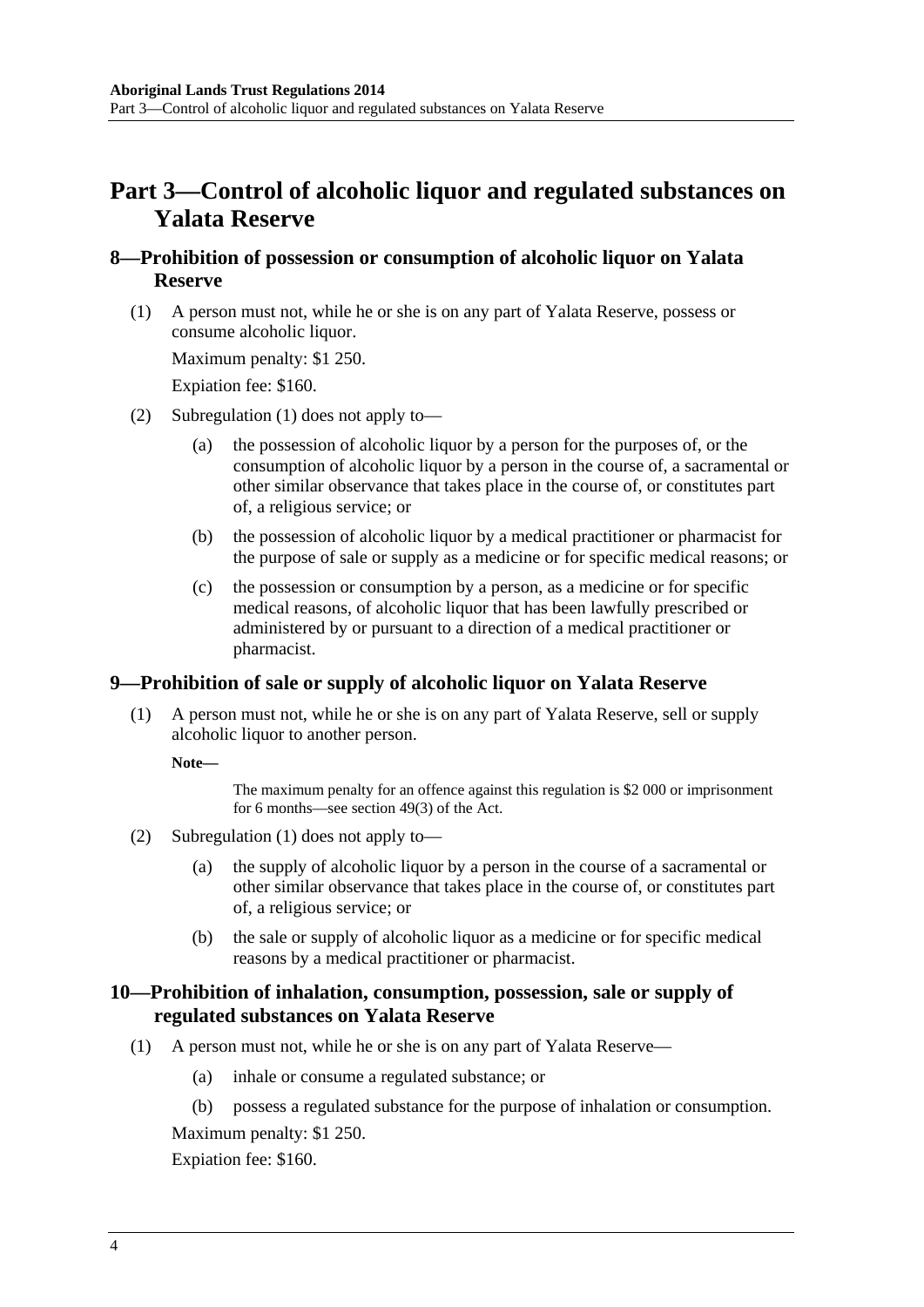- <span id="page-4-0"></span> (2) A person must not, while he or she is on any part of Yalata Reserve, sell or supply a regulated substance to another person knowing or there being reasonable grounds for suspecting that the other person intends to—
	- (a) use the regulated substance for the purpose of inhalation or consumption; or
	- (b) sell or supply the regulated substance for the purpose of inhalation or consumption.

**Note—** 

The maximum penalty for an offence against this subregulation is \$2 000 or imprisonment for 6 months—see section 49(3) of the Act.

#### **11—Confiscation of alcoholic liquor and regulated substances**

Where a police officer reasonably suspects that a contravention of [regulation 8\(1\), 9\(1\)](#page-3-0) or [10](#page-3-0) has occurred, he or she may confiscate any alcoholic liquor or regulated substance to which the suspected contravention relates.

# **Part 4—Miscellaneous**

#### **12—Vacation of office—prescribed offences**

For the purposes of section 14(4)(d) of the Act, an offence against Part 5 (Offences of dishonesty) of the *[Criminal Law Consolidation Act 1935](http://www.legislation.sa.gov.au/index.aspx?action=legref&type=act&legtitle=Criminal%20Law%20Consolidation%20Act%201935)* is a prescribed offence.

#### **13—Register of Trust Land**

- (1) For the purposes of section 42(2) of the Act, the Register must include the following information in relation to each piece of Trust Land:
	- (a) details of the certificate or certificates of title for the land, including—
		- (i) the Volume and Folio numbers; and
		- (ii) the description of the land; and
		- (iii) any registered interests or charges; and
		- (iv) any other interest or instrument noted against the land;
	- (b) details of all known interests held in relation to the land that are not registered or noted on the certificate or certificates of title, which must include a description of the land the subject of the interest.
- (2) If a lease or licence exists in relation to Trust Land, the following details of the lease or licence must be included in the Register under [subregulation \(1\)](#page-4-0):
	- (a) the name and contact details of the lessee or licensee;
	- (b) a description of the land the subject of the lease or licence;
	- (c) the commencement date;
	- (d) the expiry date;
	- (e) the purpose for which the lease or licence is held.